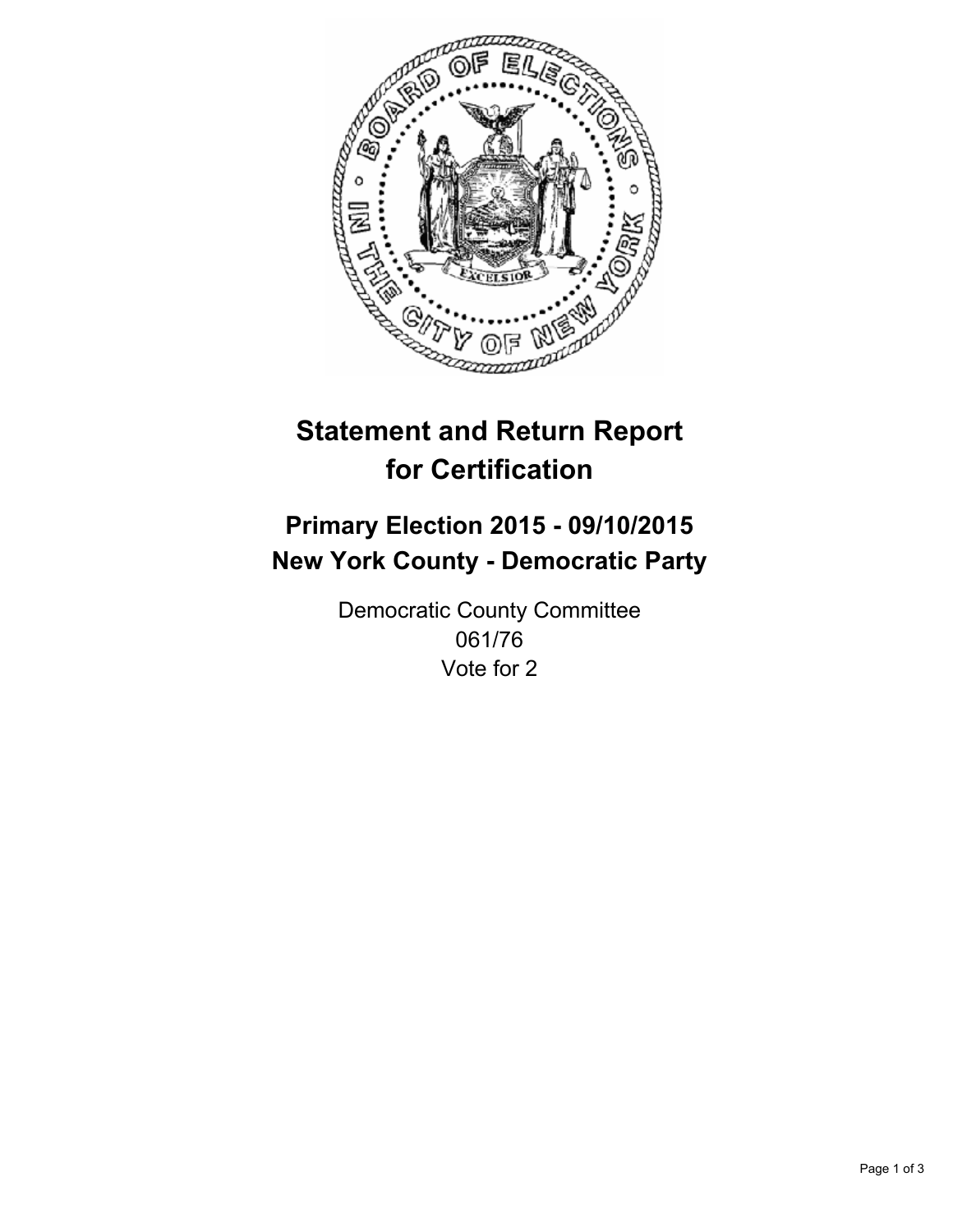

#### **Assembly District 76**

| <b>PUBLIC COUNTER</b>                                    | 9  |
|----------------------------------------------------------|----|
| ABSENTEE/MILITARY                                        |    |
| <b>AFFIDAVIT</b>                                         | 0  |
| <b>Total Ballots</b>                                     | 10 |
| Less - Inapplicable Federal/Special Presidential Ballots | 0  |
| <b>Total Applicable Ballots</b>                          | 10 |
| <b>ALEX LEOPOLD</b>                                      | 7  |
| <b>MARK RAPAPORT</b>                                     | 4  |
| SAMUEL A. COOPER                                         |    |
| BARBARA A. COOPER                                        | 2  |
| <b>Total Votes</b>                                       | 14 |
| Unrecorded                                               | 6  |